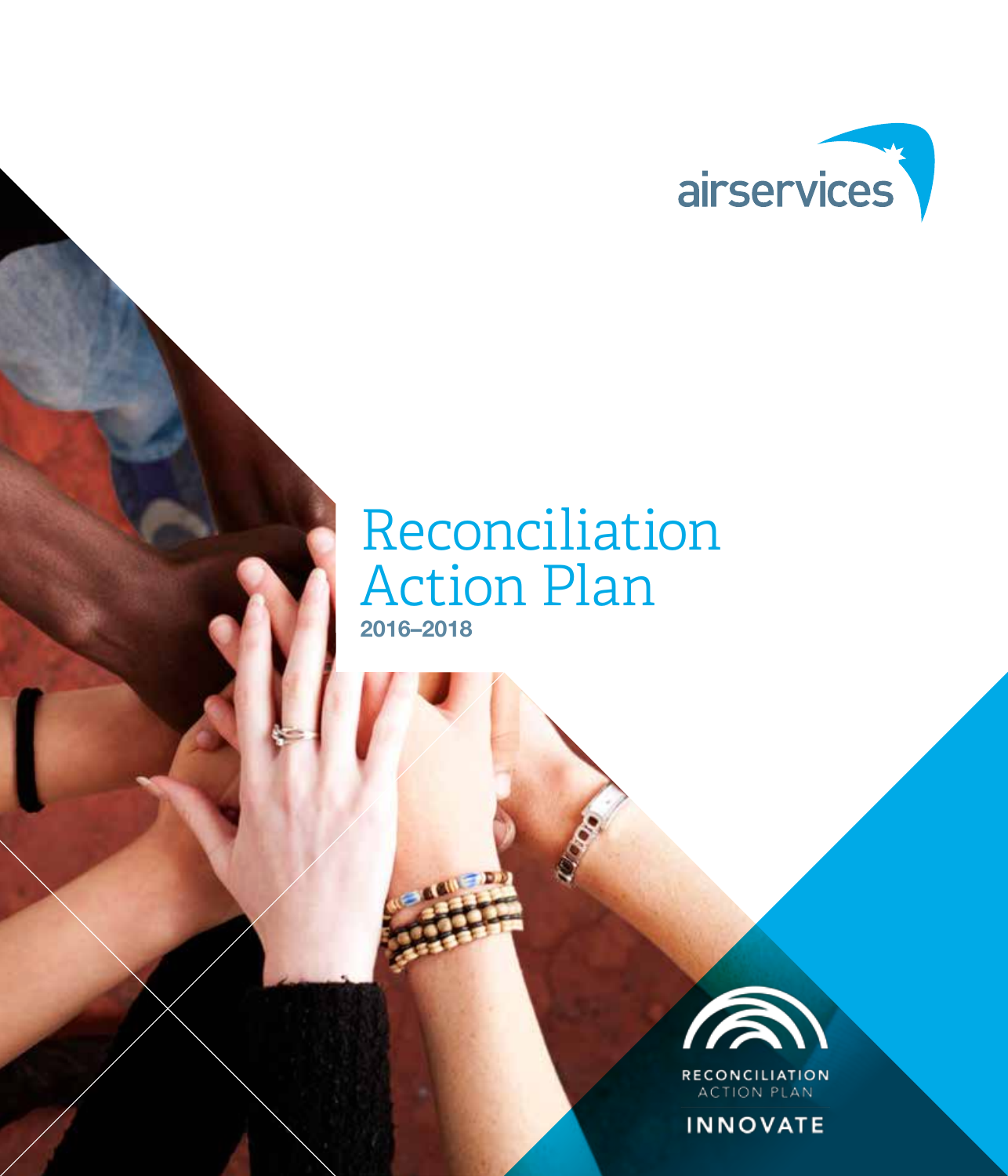### Reconciliation Australia CEO statement



Reconciliation Australia congratulates Airservices on developing its second Reconciliation Action Plan (RAP).

In adopting an Innovate RAP, Airservices is demonstrating its readiness to develop and test innovative approaches to reconciliation and champion reconciliation at every level of the organisation. The commitments highlighted in Airservices second RAP stands it in good stead to make progress across the key domains of reconciliation—relationships, respect and opportunities.

Airservices places great importance on building and maintaining respectful relationships with Aboriginal and Torres Strait Islander peoples to produce mutually beneficial outcomes. It spurs these relationships by communicating and engaging with communities, such as through National Reconciliation Week (NRW), which it promotes both internally and externally.

Respect for Aboriginal and Torres Strait Islander peoples, histories and cultures is key to Airservices core values and vision for reconciliation. This is demonstrated through the promotion and practice of significant cultural protocols such as Acknowledgement of Country within the workplace.

Airservices is dedicated to driving reconciliation through employment and training opportunities for Aboriginal and Torres Strait Islander peoples, and engages with internal and local employment providers to develop career development for Aboriginal and Torres Strait Islander peoples in city and regional locations.

On behalf of Reconciliation Australia, I commend Airservices on its inaugural RAP and look forward to following its continued reconciliation journey.

Justin Mohamed CEO Reconciliation Australia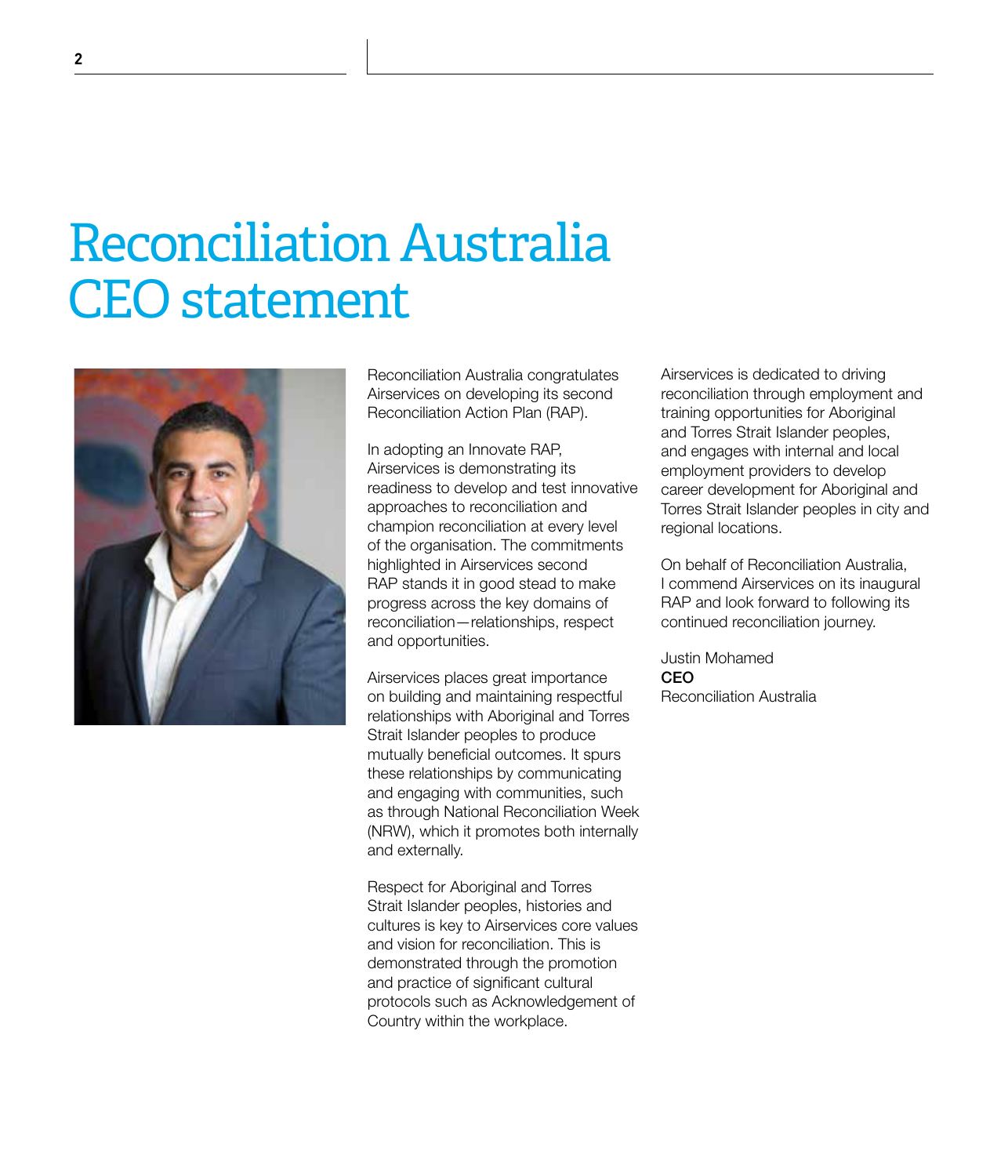## Message from the CEO



We acknowledge Aboriginal and Torres Strait Islander peoples as the traditional owners and custodians of this country we call Australia. As a world leader in the aviation industry, providing safe, secure, efficient and environmentally responsible services to the aviation industry we acknowledge that we operate on traditional lands, sea and air of the Aboriginal and Torres Strait Islander peoples.

It is a proud moment for me to present Airservices 'Innovate' Reconciliation Action Plan (RAP) 2016–2018. Our Innovate RAP builds upon the strong foundation and the success of our first RAP, which commenced in 2012.

By endorsing our Innovate RAP, we guarantee our commitment to direct engagement with Aboriginal and Torres Strait Islander peoples, their communities and the lands on which we operate.

Our approach to this partnership has been articulated in the three key pillars of our RAP—building Relationships, Respect and Opportunities for Indigenous Australians. Our commitment to reconciliation has been cemented in our organisational strategy and reflects our core values.

I would like to take this opportunity to thank those people who have been instrumental in shaping the future of Reconciliation for Airservices. Our Innovate RAP could not have been achieved without our successful partnership with Reconciliation Australia, extensive consultation with community members and professional advisors, and without the consistent hard work of our RAP working group.

While we acknowledge the importance of the endorsement of our Innovate RAP and the hard work that has led to its success, our journey towards Reconciliation continues. We will continue to strengthen the relationships, respect and opportunities for Aboriginal and Torres Strait Islander peoples, and ensure our future workforce is inclusive, diverse and cohesive.

Jason Harfield CEO **Airservices**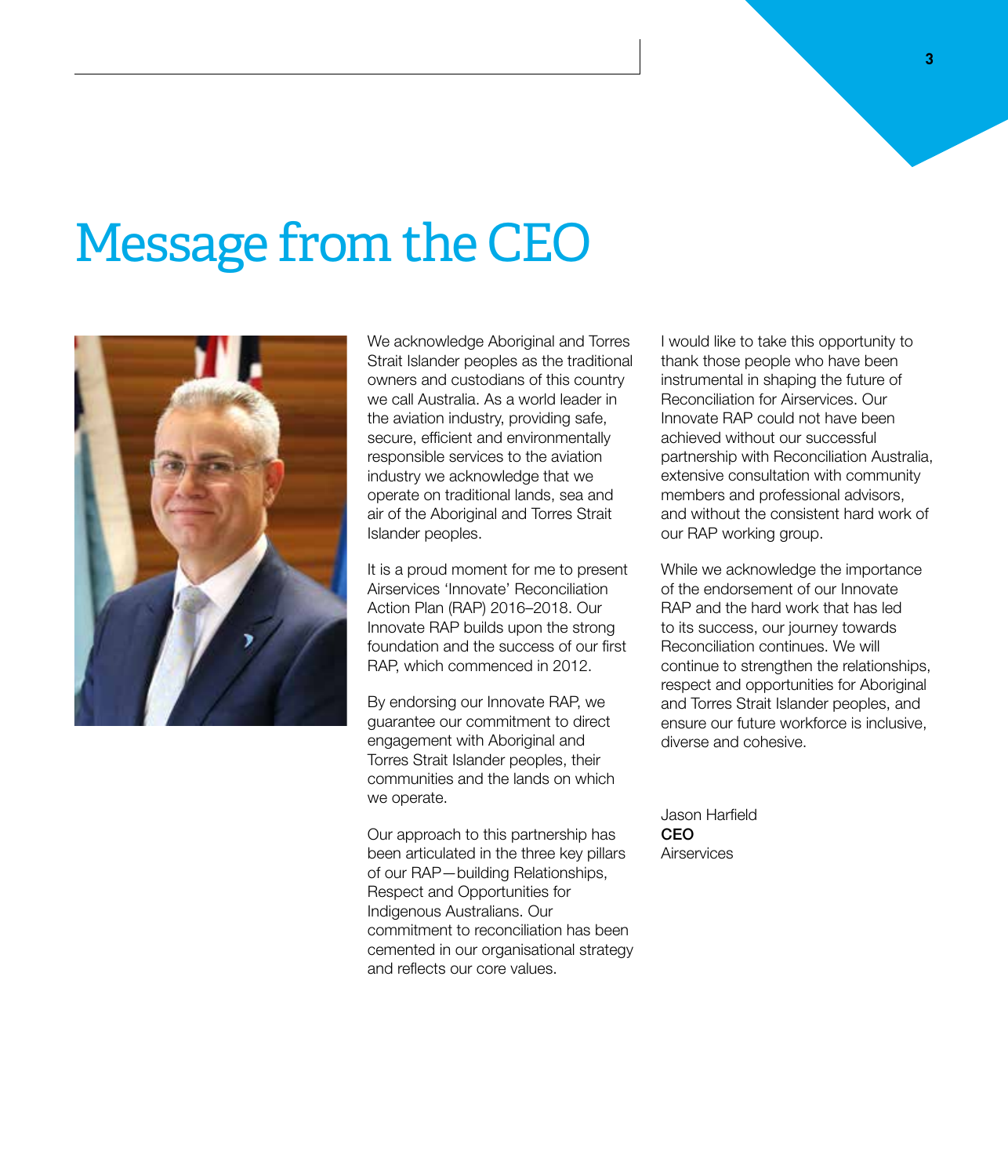# Reconciliation at Airservices

Airservices is an employer that recognises and respects Aboriginal and Torres Strait Islander peoples and that values diversity. In making this statement we acknowledge Aboriginal and Torres Strait Islander peoples as the Traditional Owners and Custodians of the country on which we operate, now called Australia. We acknowledge the special relationship and connection that Aboriginal and Torres Strait Islander peoples have with lands, places and cultures. We commit to creating mutual relationships and sustainable opportunities for Aboriginal and Torres Strait Islander peoples.

Our Action Plan will ensure that we enhance our engagement with Aboriginal and Torres Strait Islander peoples, their communities and the lands on which we operate. Our approach to this partnership is aligned with our organisational strategy and our core values.

To best serve the communities in which we operate, we have to be a leader in reconciliation. It is essential that we promote best practice approaches to inclusive work practices and service delivery. We will align and support our employees, our communities and our customers wherever they are in their reconciliation journey, and support reconciliation initiatives in the aviation industry at the local and national level.

### OUR RAP HISTORY

We committed to our first action plan in 2012 and we have celebrated a number of achievements within the three focus areas articulated in our 2012–2016 RAP—relationships, respect and opportunities.

### **RELATIONSHIPS**

We implemented the following actions as the first step towards the establishment of long-term respectful working relationships with Aboriginal and Torres Strait Islander peoples:

- **Established the RAP Working Group** in 2012
- Celebrated National Reconciliation Week annually.

### RESPECT

We implemented the following actions to support increased respect and appreciation of Aboriginal and Torres Strait Islander peoples:

- Developed and implemented a written statement and supporting procedure for Acknowledgement of Country
- Arranged the permanent display of Aboriginal and Torres Strait Islander flags at major centres and regional offices
- Developed and implemented a cultural awareness training package for all staff
- Raised awareness of National Aborigines and Islander Day Observance Committee (NAIDOC) Week, providing opportunities for staff to participate in NAIDOC Week events.

### **OPPORTUNITIES**

We implemented the following actions as the first step towards building a culturally diverse and inclusive workforce by identifying opportunities for Aboriginal and Torres Strait Islander peoples:

- **Established our Aboriginal and Torres** Strait Islander peoples procurement strategy and established relationship with Supply Nation to expand opportunities for Aboriginal and Torres Strait Islander peoples
- **Developed and implemented our** Aboriginal and Torres Strait Islander peoples attraction, retention and development strategy. This strategy provides Aboriginal and Torres Strait Islander peoples with access to year-on-year opportunities across a range of areas including work experience at Airservices, Certificate 2 and 3 traineeships, apprenticeships, cadetships and graduate program opportunities.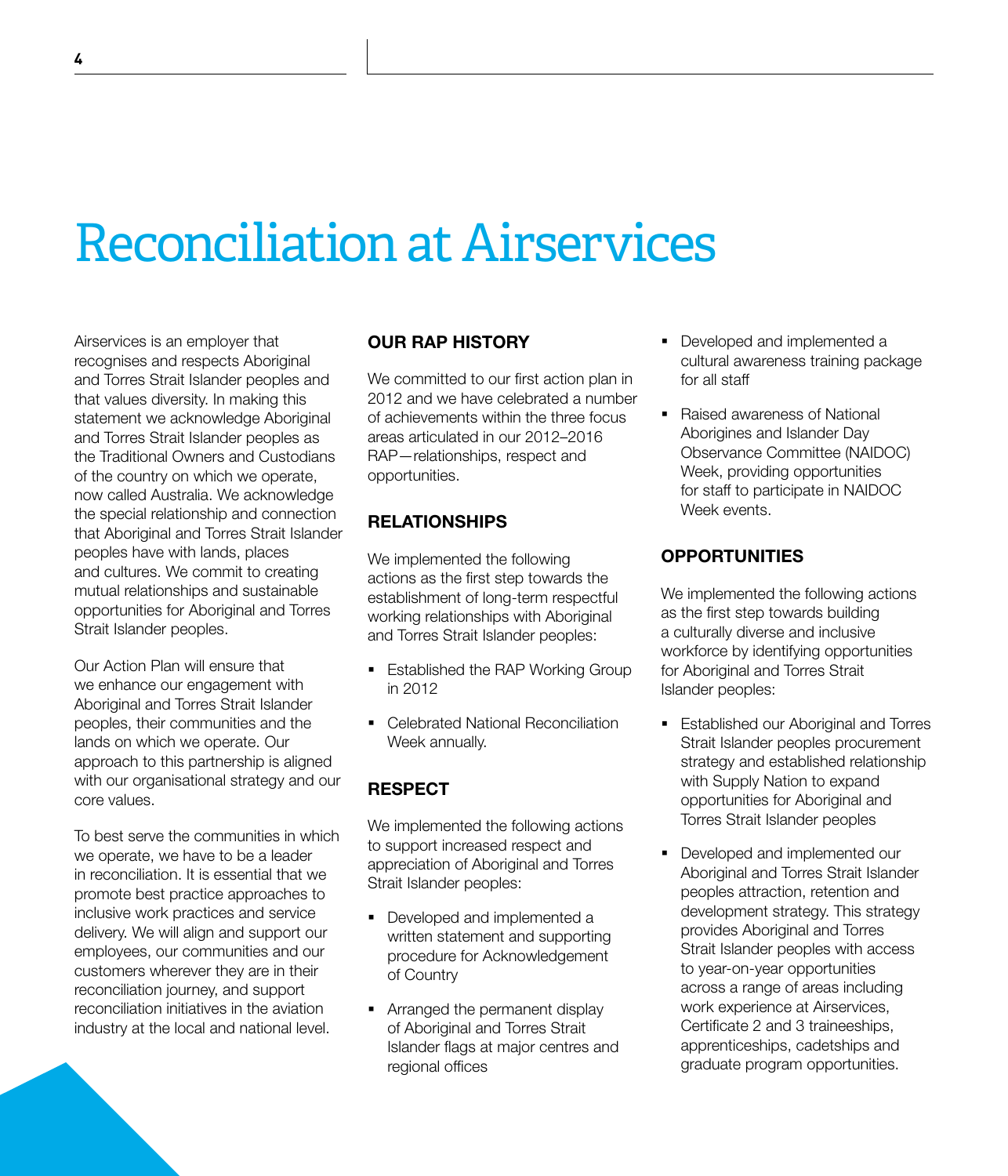### Case study: Supporting Indigenous communities—Djarindjin Airport and Airservices ARFFS Broome

As the national provider of air traffic and aviation rescue fire fighting services (ARFFS), our facilities are located in major cities, regional areas and remote locations.

Many of our regional and remote services are situated in locations with large Indigenous populations, and it is in many of these areas that we are making a positive impact in supporting the local community.

For example, our Broome ARFFS has been working for several years to assist Broome International Airport with equipment, training and advice on aviation fire fighting at Djarindjin Airstrip—a remote airstrip located 200km north of Broome on the Dampier peninsula.

The primary function of Djarindjin airstrip is to provide a hot re-fuelling service (meaning the helicopters do not shut down to re-fuel) to heavy helicopter operations for the gas and oil industry and Royal Flying Doctor access for remote communities. A need was identified for first response

fire coverage and training for the local ground staff.

ARFFS Broome staff have contributed to providing training for staff at Djarindjin along with overseeing the introduction of new personal protective equipment and new fire fighting procedures. As part of this training, Djarindjin staff have travelled to ARFFS Perth Airport hot fire training facility to give them live fire, hose, branch and monitor operations training.

This partnership has already resulted in increased aviation safety at the airstrip along with providing employment for Indigenous people of the Dampier peninsula. We will continue to provide support to this unique project at Djarindjin and will do so for some time.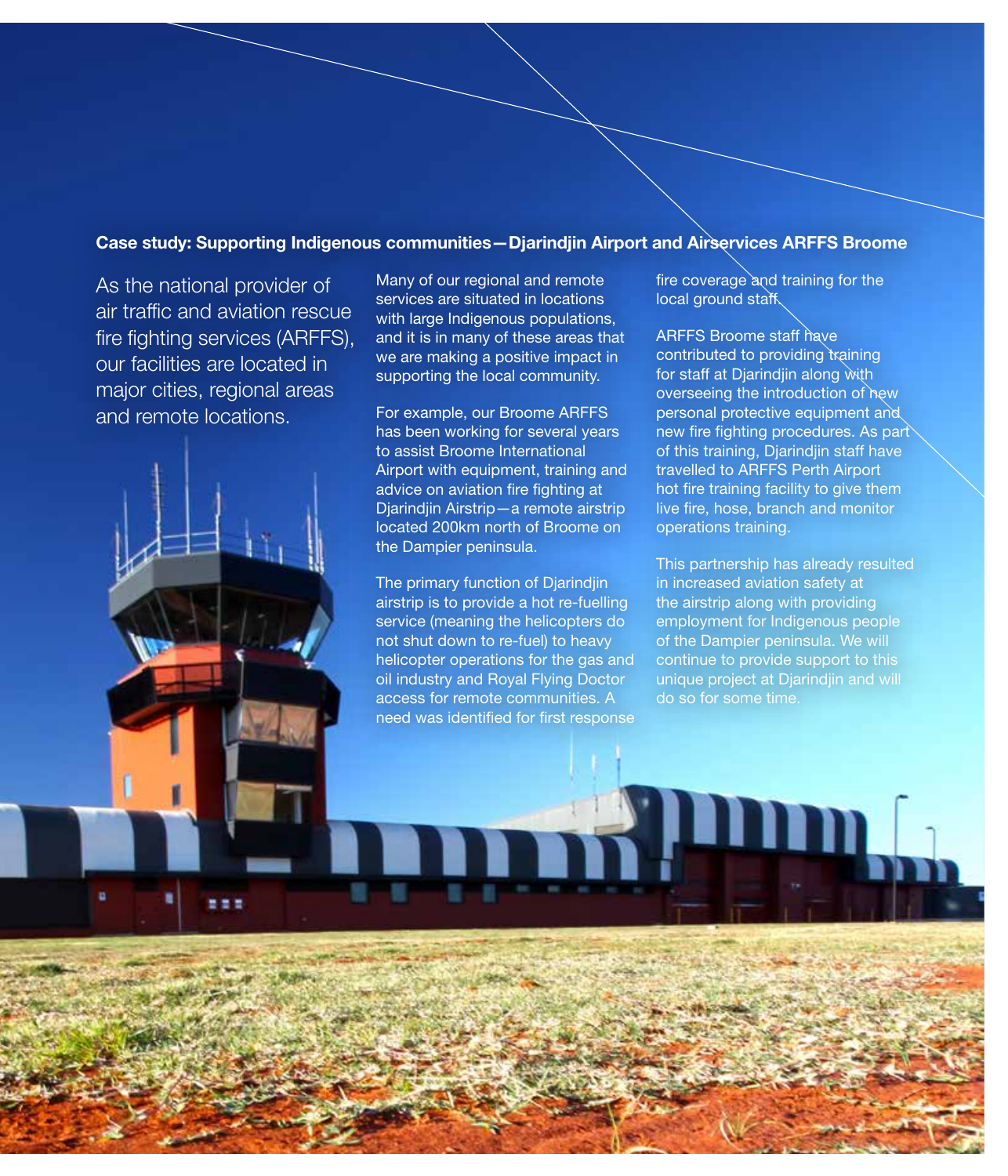### Our Governance Structure

The members of our Diversity Council champion our Reconciliation Action Plan as a cohesive leadership team.

Our RAP Working Group supports the delivery of key actions agreed in the annual RAP implementation plan. They are supported by the Executive team and work in collaboration with key stakeholder groups. Working Group members are selected annually and include members from the community as well as corporate and regional staff members, representation from Aboriginal and Torres Strait Islander peoples is encouraged.

### OUR BUSINESS

We are a government owned organisation providing safe, secure, efficient and environmentally responsible services to the aviation industry. We safely manage 11 per cent of the world's airspace where there are more than four million aircraft movements carrying more than 140 million passengers annually. We are responsible for the management of airspace, aeronautical information aviation communications, radio navigation aids, aviation rescue and firefighting services

Our services and the industries we serve have an impact on local communities through financial, environmental and safety factors. We are focused on meeting the needs of our customers, our communities, and our safety responsibilities. To support this, we want to better engage with our stakeholders and communities in open and ongoing dialogue to ensure our performance as a business is on track. This includes ensuring that our service lines and capital investment programs are environmentally sustainable and culturally appropriate.

We are dispersed across 684 sites throughout Australia, with a significant geographic footprint in regional and remote areas. We deliver our services in these areas by sourcing employment, services and supplies at the local level, which in turn supports healthy local economies. Healthy local economies in turn drive demand for our services, which can help us further create employment and supply opportunities for those communities.

### OUR WORKFORCE

Our workforce vision is to build on our already strong foundation of committed and capable people, to develop a future-proofed, resilient and fit-for-purpose workforce that enables the continued, uninterrupted provision of safe, efficient and valuable air traffic and aviation rescue firefighting services for the Australian nation and our international partners.

A key mechanism to achieve our vision is through a focus on diversity and inclusion. Our Workforce Strategy has identified that to deliver our best work it is essential that the composition of our workforce reflects the community we serve. Our organisation is geographically dispersed, and we operate within Aboriginal and Torres Strait Islander communities across Australia. Therefore, it is essential that Aboriginal and Torres Strait Islander peoples are reflected in our workforce.

As of 31 March 2016, Airservices employed 4478 employees, 49 of these employees—or 1.09 per cent self-identified as Aboriginal and Torres Strait Islander peoples.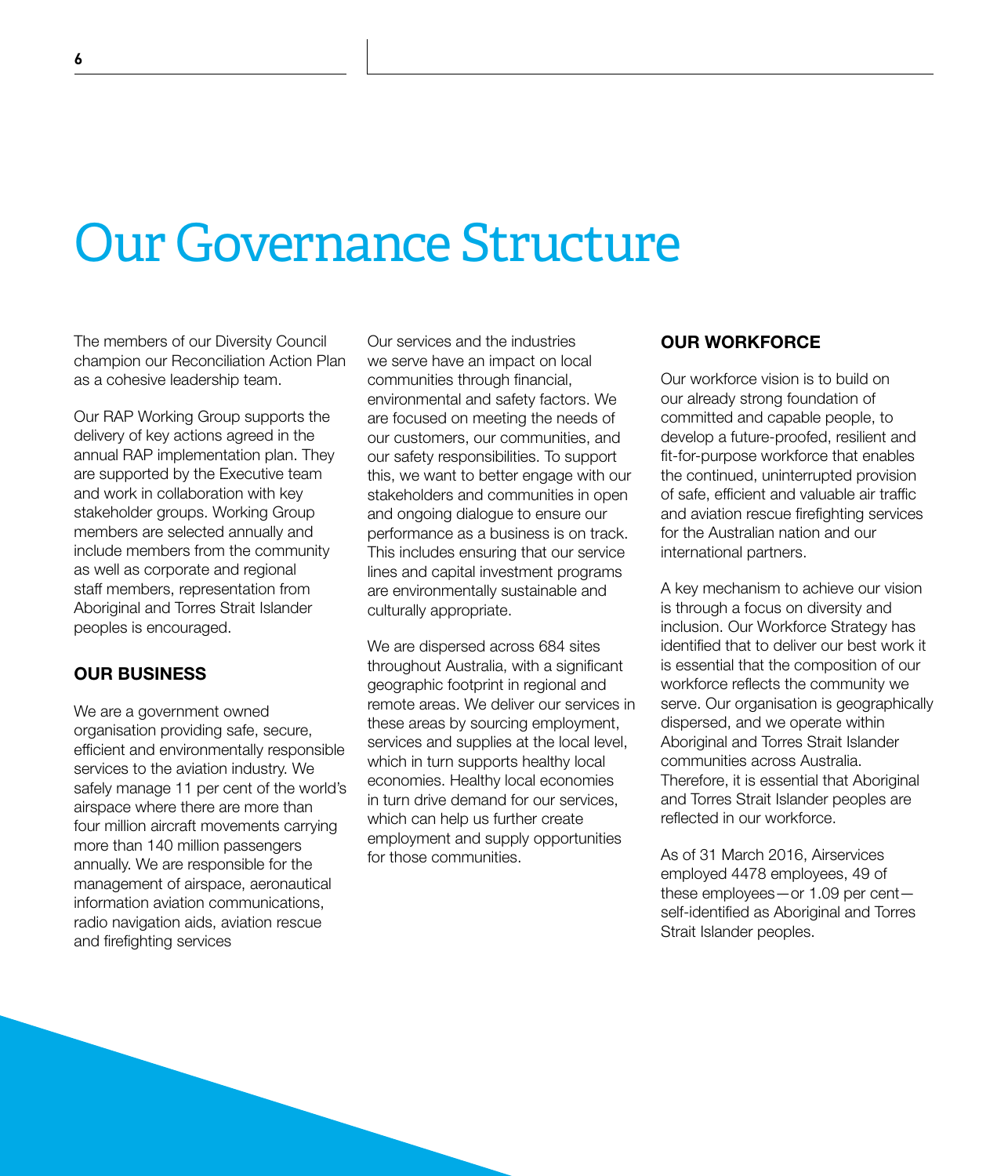### Reconciliation Action Plan Working Group

The Airservices RAP Working Group is composed of Aboriginal and Torres Strait Islander peoples as individuals from other diverse backgrounds. Airservices would like to acknowledge the following staff for their dedication and contribution to the development of this plan:

- Amanda Borowski, Canberra
- **-** Lorelle Black, Melbourne
- Nick Edwards, Canberra
- **Cathy Egan, Canberra**
- **Rajesh Mishra, Brisbane**
- **Jack McCormick, Broome**
- Amanda Palmer, Canberra
- Ashe Pepper, Canberra
- Wilma Peters, Melbourne
- Alex Sanderson, Canberra
- **Bree Sarkies, Canberra**
- Melissa Siljak, Canberra
- Matthias Schmidt, Canberra

Airservices appreciates the valuable support and guidance provided by Reconciliation Australia as well as the members of the Diversity Council for their critical review and endorsement of this plan.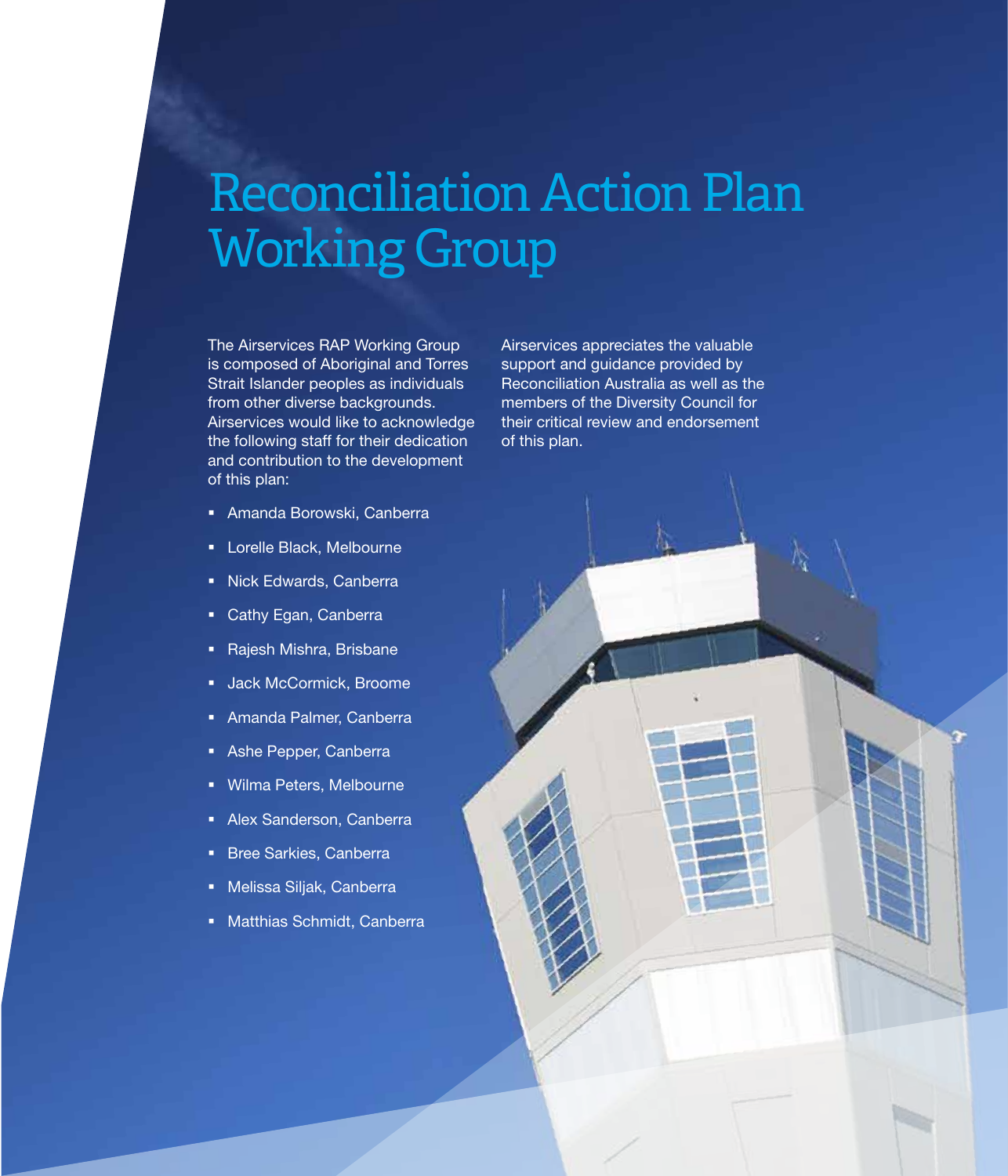

We will foster positive, consultative relationships with Aboriginal and Torres Strait Islander peoples and communities to enhance our understanding and appreciation of Aboriginal and Torres Strait Islander customs and traditions. This will ensure our approach to delivering services for the aviation industry is respectful and inclusive.

#### Key initiatives

#### 1. Valuing relationships

We will foster a shared understanding of our Reconciliation Action Plan and create a work environment that enhances positive and sustainable relationships with Aboriginal and Torres Strait Islander communities.

| <b>Supporting actions</b> |                                                                                                                                                                                                                                                                                                                                                                    | <b>Timeline</b>              | <b>Responsibility</b>               |
|---------------------------|--------------------------------------------------------------------------------------------------------------------------------------------------------------------------------------------------------------------------------------------------------------------------------------------------------------------------------------------------------------------|------------------------------|-------------------------------------|
| 1.1.                      | We will raise internal and external awareness of our RAP to promote reconciliation across our business<br>and sector, as well as celebrating culturally significant events such as National Reconciliation Week, by<br>providing opportunities to build and maintain relationships between Aboriginal and Torres Strait Islander<br>peoples and other Australians. |                              |                                     |
|                           | 1.1.1 (a) We will ensure that Aboriginal and Torres Strait Islander peoples are represented in the RAP<br>Working Group (RWG)<br>(b) We will ensure that the RWG oversees the development, endorsement and launch of the RAP.                                                                                                                                      | Jan 2016<br><b>July 2016</b> | <b>RWG Chair</b>                    |
|                           | 1.1.2 We will support the development of regional RWG to support the implementation of this RAP                                                                                                                                                                                                                                                                    | July, annually               | <b>RWG Chair</b>                    |
|                           | 1.1.3 We will review and update RWG terms of reference and ensure that internal and/or external Aboriginal<br>and Torres Strait Islander peoples meet with the RWG bi-annually to discuss obstacles, seek advice and<br>celebrate progress towards to achievement of key RAP actions.                                                                              | Jan and Nov.<br>biannually   | <b>RWG Chair</b>                    |
|                           | 1.1.4 We will support and organise National Reconciliation Week events nationally with activities arranged in<br>Canberra, Brisbane and Melbourne as a minimum, NRW resources will be downloaded and circulated to<br>all staff and we will register the annual events on the NRW website.                                                                         | May, annually                | NRW Working<br>Group Chair          |
| 1.2.                      | We will develop and implement engagement plans to work with Aboriginal and Torres Strait Islander<br>peoples, communities and organisations to support positive actions.                                                                                                                                                                                           |                              |                                     |
|                           | 1.2.1 We will encourage RWG members and staff to participate in external NRW events.                                                                                                                                                                                                                                                                               | May, annually                | <b>RWG Working</b><br>Group Chair   |
|                           | 1.2.2 We will implement a communication plan to position our RAP to internal and external stakeholders. We<br>will promote reconciliation through the establishment of an industry RAP networking group to share<br>learnings, discuss best practice and raise awareness of reconciliation efforts within the industry.                                            | July, annually               | People<br>Policy and<br>Development |
| <b>Key initiatives</b>    |                                                                                                                                                                                                                                                                                                                                                                    |                              |                                     |

### 2. Developing our people

We will equip our people with the skills that enable us to establish and maintain positive, sustainable and respectful relationships with Aboriginal and Torres Strait Islander peoples and communities to enable effective service delivery for the aviation industry.

| <b>Supporting actions</b> |                                                                                                                                                                                                                                                                                                                              | <b>Timeline</b> | <b>Responsibility</b>             |
|---------------------------|------------------------------------------------------------------------------------------------------------------------------------------------------------------------------------------------------------------------------------------------------------------------------------------------------------------------------|-----------------|-----------------------------------|
|                           | 2.1. We will develop practical resources and support tools that will enable all staff to maintain mutually<br>beneficial relationships with Aboriginal and Torres Strait Islander peoples, communities and organisations.                                                                                                    |                 |                                   |
|                           | 2.1.1 We will develop and implement an engagement plan to work with our Aboriginal and Torres Strait Islander<br>stakeholders. We will identify the key Aboriginal and Torres Strait Islander service providers and key<br>community contacts within local communities and develop guiding principles for future engagement. | July, annually  | <b>Chief Financial</b><br>Officer |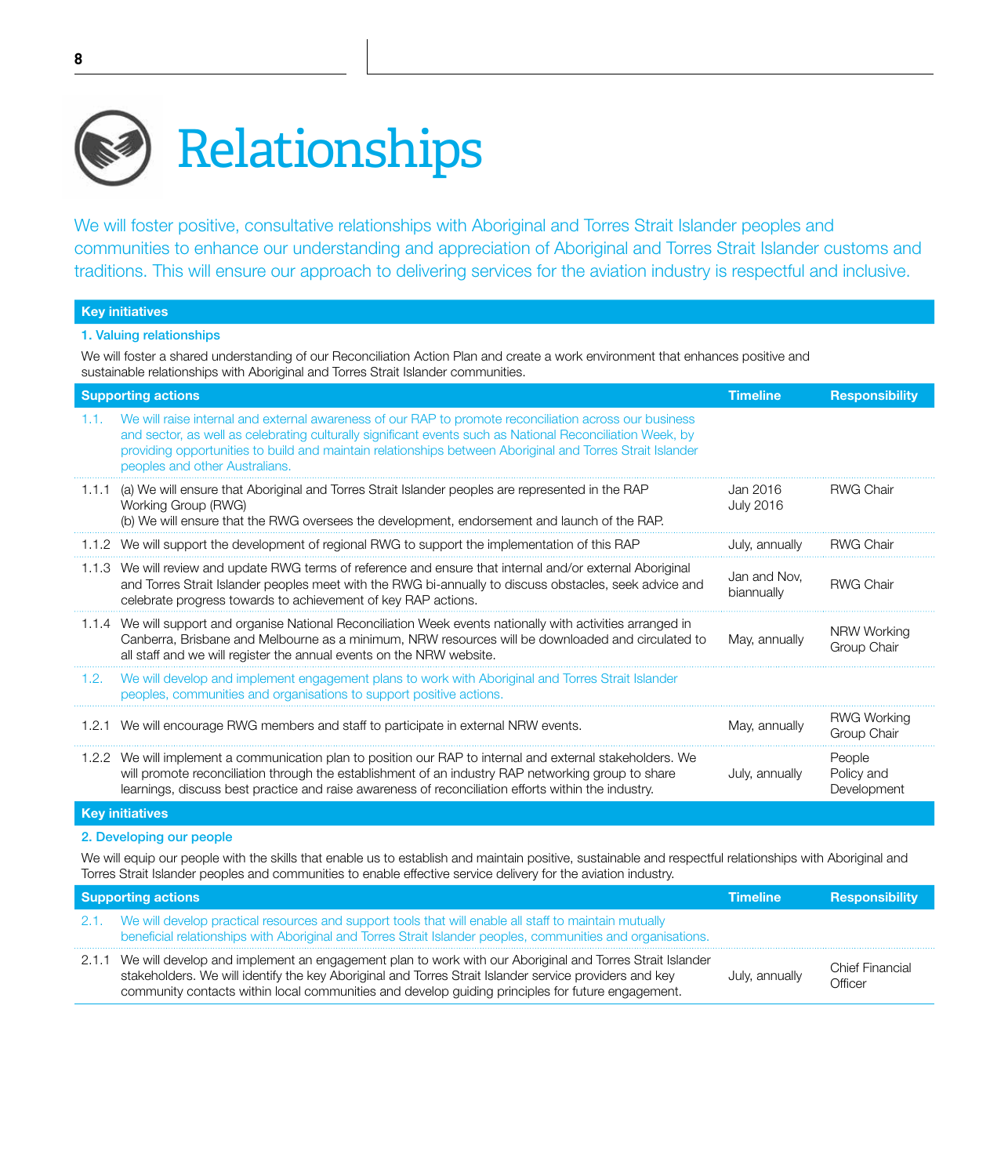

We acknowledge and value the Traditional Owners of the lands on which we operate, and ensure that our service delivery and capital investment programs reflect our commitment to reconciliation so that we can earn the mutual understanding and respect we need to deliver ethical, efficient and sustainable services to the aviation industry.

#### Key initiatives

3. Increasing cultural knowledge and understanding

We will focus on creating a shared understanding in our business of the cultures, histories and achievements of Aboriginal and Torres Strait Islander peoples.

|                        | <b>Supporting actions</b>                                                                                                                                                                                                                                                                          |                       | <b>Responsibility</b>             |
|------------------------|----------------------------------------------------------------------------------------------------------------------------------------------------------------------------------------------------------------------------------------------------------------------------------------------------|-----------------------|-----------------------------------|
| 3.1                    | We will consistently apply our Welcome to Country and Acknowledgement of Country protocols                                                                                                                                                                                                         |                       |                                   |
| 3.1.1                  | Our staff will continue the use of their cultural protocol document for Welcome to Country and<br>Acknowledgement of Country at meetings and events.                                                                                                                                               | June, annually        | People, Policy<br>and Development |
|                        | 3.1.2 We will develop a list of key contacts for organising a Welcome to Country. We will invite a Traditional<br>Owner to provide a Welcome to Country for at least one internal and/or external significant event annually.                                                                      | June, annually        | <b>RWG Chair</b>                  |
| 3.2                    | We will continue to provide cultural learning opportunities to our people, including the continued<br>implementation of our cultural awareness training strategy in all areas of our business.                                                                                                     |                       |                                   |
| 3.2.1                  | We will ensure that we have an understanding of the cultural awareness development needs of staff and<br>put programs in place to increase staff participation in cultural awareness training.                                                                                                     | May-June,<br>annually | People, Policy<br>and Development |
|                        | 3.2.2 We will provide opportunities for RWG members, RAP champions, People, Policy and Development staff<br>and other key leadership staff to participate in cultural competency training, including training to ensure<br>culturally sensitive recruitment, attraction and on boarding practices. | May-June,<br>annually | People, Policy<br>and Development |
|                        | 3.2.3 We will work with local Traditional Owners and/or Aboriginal and Torres Strait Islander consultants to<br>develop specific tools to support cultural awareness learning of our staff.                                                                                                        | May-June,<br>annually | People, Policy<br>and Development |
| <b>Key initiatives</b> |                                                                                                                                                                                                                                                                                                    |                       |                                   |

### 4. Cultural engagement

We will actively create opportunities for our Aboriginal and Torres Strait Islander peoples to engage with their culture and communities. We will celebrate culturally significant dates and events and encourage all of our people to participate and understand the importance of being respectful of our shared histories.

| <b>Supporting actions</b> |                                                                                                                                                                                                                                                                                                                                                                                                                                  | <b>Timeline</b>  | <b>Responsibility</b>             |
|---------------------------|----------------------------------------------------------------------------------------------------------------------------------------------------------------------------------------------------------------------------------------------------------------------------------------------------------------------------------------------------------------------------------------------------------------------------------|------------------|-----------------------------------|
| 4.1                       | We will provide opportunities for our Aboriginal and Torres Strait Islander peoples to engage with culture<br>and communities by celebrating culturally significant events, such as NAIDOC Week.                                                                                                                                                                                                                                 |                  |                                   |
|                           | 4.1.1 We will review people policies, procedures and Enterprise Agreements to ensure there are no barriers to<br>Aboriginal and Torres Strait Islander staff participating in cultural events. We will promote the importance<br>of NRW and NAIDOC week to all people leaders ensuring support for all staff who wish to participate in<br>these events.                                                                         | <b>July 2016</b> | People, Policy<br>and Development |
|                           | 4.1.2 We will actively promote and provide opportunities for all Aboriginal and Torres Strait Islander staff to<br>participate with their cultures and communities during NAIDOC Week. We will provide opportunities to<br>learn from others during NAIDOC week through local and regional opportunities to participate in internal<br>or external events.                                                                       | July, annually   | <b>RWG Chair</b>                  |
|                           | 4.1.3 We will develop and make available cultural protocol documents for use by our leaders when working<br>with Aboriginal and Torres Strait Islander communities. These documents will detail the customs, lore and<br>codes of behaviour of Aboriginal and Torres Strait Islander peoples and will be specific to the Aboriginal or<br>Torres Strait Islander groups, communities and geographic regions in which we operate. | Jan, annually    | People, Policy<br>and Development |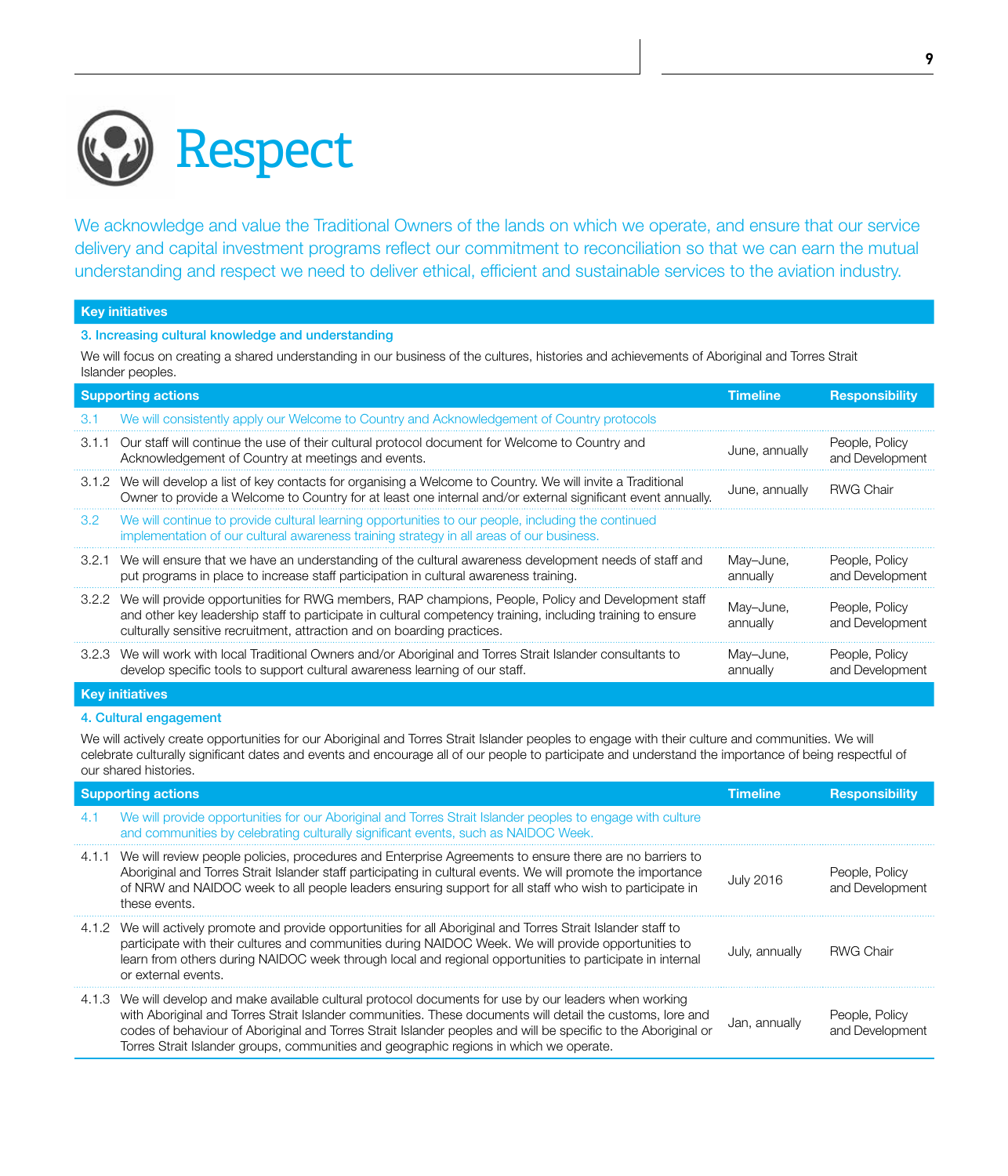# **Opportunities**

We will create opportunities for Aboriginal and Torres Strait Islander peoples, communities and businesses that are sustainable, mutually beneficial and foster innovation and collaboration.

| 5. Employment opportunities<br>We will create a culturally safe workplace with clear and sustainable employment pathways into our operational and supporting roles for Aboriginal and |                                                                                                                                                                                                                                                                                                                                                                                                                                                                                         |                          |                                   |
|---------------------------------------------------------------------------------------------------------------------------------------------------------------------------------------|-----------------------------------------------------------------------------------------------------------------------------------------------------------------------------------------------------------------------------------------------------------------------------------------------------------------------------------------------------------------------------------------------------------------------------------------------------------------------------------------|--------------------------|-----------------------------------|
| Torres Strait Islander peoples.                                                                                                                                                       |                                                                                                                                                                                                                                                                                                                                                                                                                                                                                         |                          |                                   |
|                                                                                                                                                                                       | <b>Supporting actions</b>                                                                                                                                                                                                                                                                                                                                                                                                                                                               | <b>Timeline</b>          | <b>Responsibility</b>             |
| 5.1                                                                                                                                                                                   | We will ensure that our corporate frameworks, policies and strategies reflect our commitment to<br>reconciliation.                                                                                                                                                                                                                                                                                                                                                                      |                          |                                   |
| 5.1.1                                                                                                                                                                                 | We will review people policies and procedures to ensure that barriers to the employment of Aboriginal and<br>Torres Strait Islander peoples and services are removed.                                                                                                                                                                                                                                                                                                                   | June, annually           | People, Policy<br>and Development |
| 5.2                                                                                                                                                                                   | We will develop and implement operational employment action and retention plans in line with our<br>Indigenous Employment Strategy.                                                                                                                                                                                                                                                                                                                                                     |                          |                                   |
| 5.2.1                                                                                                                                                                                 | We will continue the implementation of the Aboriginal and Torres Strait Islander peoples attraction,<br>retention and development strategy to increase Aboriginal and Torres Strait Islander employment,<br>development and retention across all our locations.                                                                                                                                                                                                                         | June, annually           | People, Policy<br>and Development |
|                                                                                                                                                                                       | 5.2.2 We will engage with internal and local Aboriginal and Torres Strait Islander employees, specialists and<br>employment providers to develop career pathway and development opportunities for Aboriginal and<br>Torres Strait Islander peoples in city and regional locations.                                                                                                                                                                                                      | June, annually           | People, Policy<br>and Development |
|                                                                                                                                                                                       | 5.2.3 Re-align and launch the Aboriginal and Torres Strait Islander Employment and Retention strategy to meet<br>the needs of our current Aboriginal and Torres Strait Islander staff in the changing work environment.                                                                                                                                                                                                                                                                 | July, annually           | People, Policy<br>and Development |
|                                                                                                                                                                                       | 5.2.4 We will collect information about current Aboriginal and Torres Strait Islander staff and align current<br>strategy with workforce planning and develop and implement an Aboriginal and Torres Strait Islander<br>attraction strategy to maximise the recruitment of Aboriginal and Torres Strait Islander peoples. We<br>will provide appropriate support (e.g. fitness training) to applicants to maximise their success during<br>application and entry into the organisation. | Feb and Aug.<br>annually | People, Policy<br>and Development |
|                                                                                                                                                                                       | 5.2.5 We will identify and utilise appropriate communication mediums to communicate Airservices career<br>pathways and employment opportunities to prospective applicants (e.g. traineeships, work experience,<br>cadetships, and graduate programs).                                                                                                                                                                                                                                   | July, annually           | People, Policy<br>and Development |

#### Key initiatives

#### 6. Supply chain opportunities

We will work with Aboriginal and Torres Strait Islander suppliers to actively identify and remove barriers and create enhanced opportunities for Aboriginal and Torres Strait Islander businesses to supply our organisation with goods and services.

| <b>Supporting actions</b> |                                                                                                                                                                                                          | Timeline       | <b>Responsibility</b>             |
|---------------------------|----------------------------------------------------------------------------------------------------------------------------------------------------------------------------------------------------------|----------------|-----------------------------------|
| 6.1                       | We will ensure that the way we engage with Aboriginal and Torres Strait Islander businesses and<br>suppliers, along all parts of our procure-to-pay processes, reflect our commitment to Reconciliation. |                |                                   |
|                           | 6.1.1 We will review procurement policies and procedures to identify barriers to Aboriginal and Torres Strait<br>Islander businesses to supply our organisation with goods and services.                 | June, annually | <b>Chief Financial</b><br>Officer |
|                           | 6.1.2 We will continue our membership of Supply Nation.                                                                                                                                                  | Jan, annually  | <b>Chief Financial</b><br>Officer |
|                           | 6.1.3 We will develop and communicate to staff a list of Aboriginal and Torres Strait Islander businesses that<br>can be used to procure goods and services.                                             | June, annually | <b>Chief Financial</b><br>Officer |
|                           | 6.1.4 We will develop at least one commercial relationship with an Aboriginal and/or Torres Strait Islander<br>owned business                                                                            | June, annually | <b>Chief Financial</b>            |

Key initiatives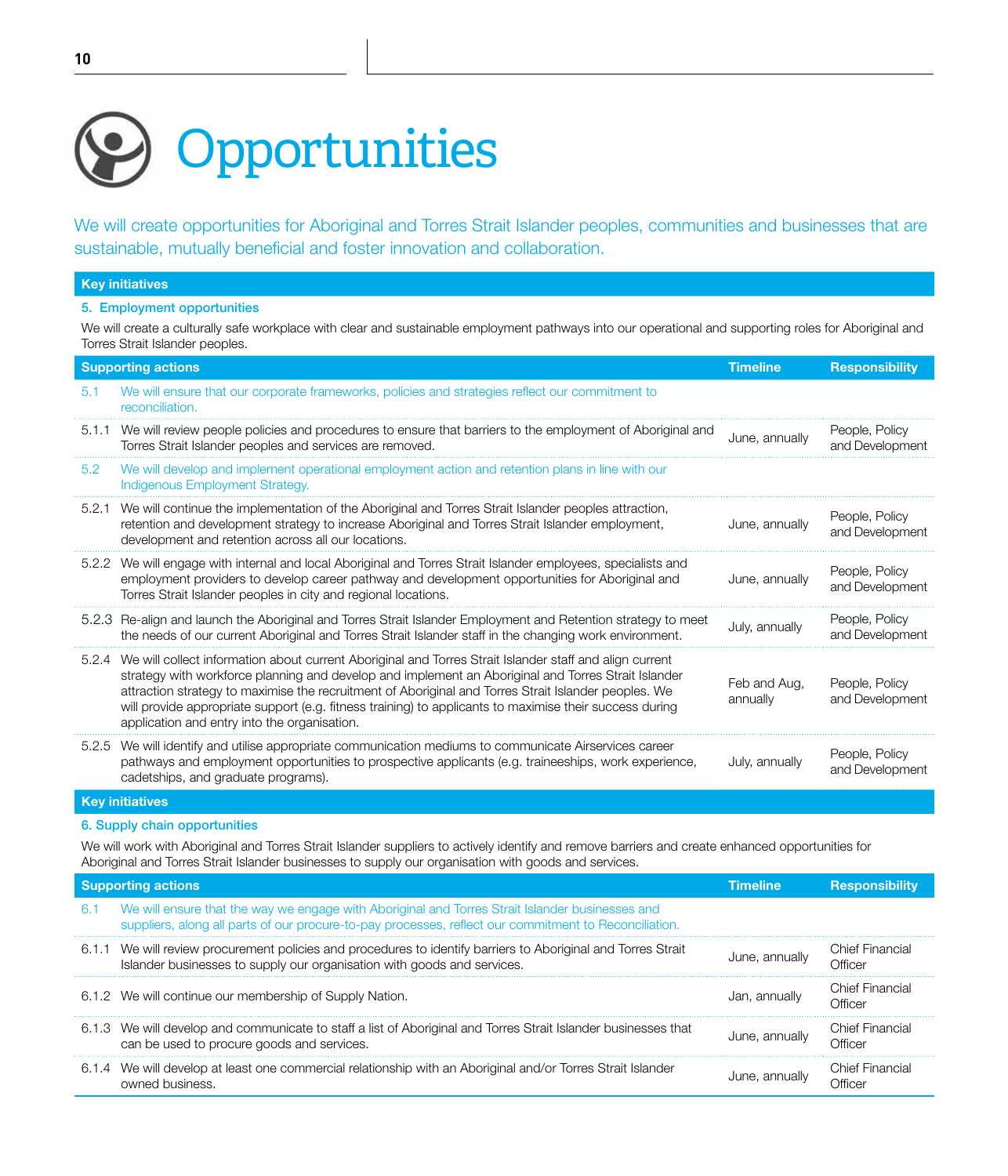### Tracking Progress  $\bigoplus$ and Reporting

We will track and report our RAP achievements, challenges and learnings internally to our Diversity Council and Reconciliation Working Group and externally through our Annual Report and to Reconciliation Australia.

| <b>Action</b>                                        | <b>Deliverable</b>                                                                                                         | <b>Timeline</b>                                         | <b>Responsibility</b>             |
|------------------------------------------------------|----------------------------------------------------------------------------------------------------------------------------|---------------------------------------------------------|-----------------------------------|
| Report RAP achievements<br>challenges and learnings  | Complete and submit the RAP Impact Measurement<br>Questionnaire to Reconciliation Australia annually                       | September, annually                                     | People, Policy and<br>Development |
| to Reconciliation Australia                          | Investigate participating in the RAP Barometer                                                                             | September, biennially                                   | People, Policy and<br>Development |
| Report RAP achievements,<br>challenges and learnings | Complete and submit quarterly RAP Implementation<br>Report to the Diversity Council for review                             | February, April, June, September,<br>December, annually | People Policy and<br>Development  |
| internally and externally                            | Publically report on our RAP achievements, challenges<br>and learnings                                                     | June, annually                                          | People Policy and<br>Development  |
| Review, refresh and                                  | Review, refresh and update RAP based on learnings,<br>challenges and achievements                                          | June, annually                                          | People Policy and<br>Development  |
| update RAP                                           | Review, refresh and develop next RAP and forward<br>RAP to Reconciliation Australia for formal feedback<br>and endorsement | Jan-June 2018                                           | People Policy and<br>Development  |

### Contact Details

Corporate Services Manager info@airservicesaustralia.com